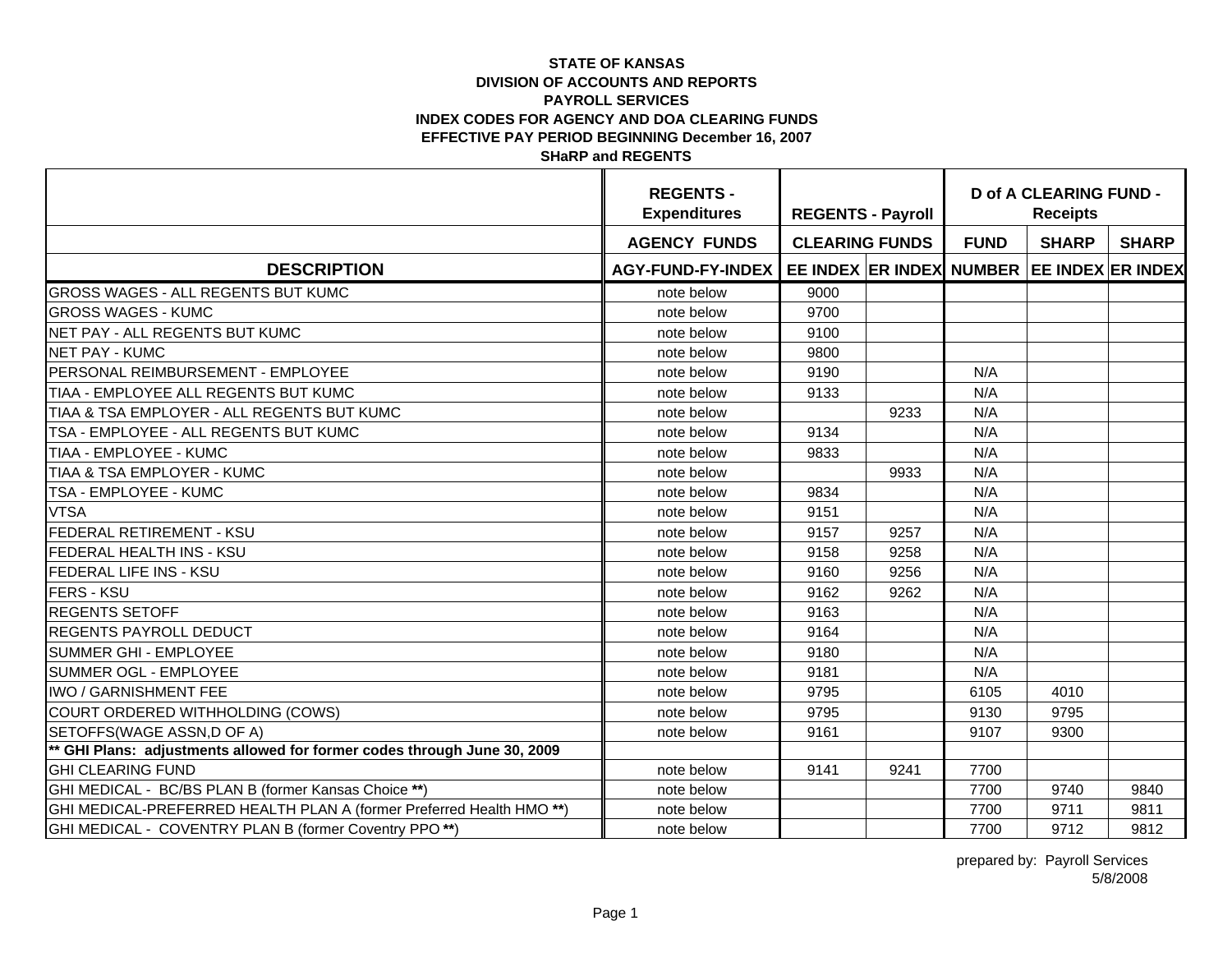|                                                                                   | <b>REGENTS -</b><br><b>Expenditures</b> | <b>REGENTS - Payroll</b> |      | <b>D of A CLEARING FUND -</b><br><b>Receipts</b> |                                      |              |  |
|-----------------------------------------------------------------------------------|-----------------------------------------|--------------------------|------|--------------------------------------------------|--------------------------------------|--------------|--|
|                                                                                   | <b>AGENCY FUNDS</b>                     | <b>CLEARING FUNDS</b>    |      | <b>FUND</b>                                      | <b>SHARP</b>                         | <b>SHARP</b> |  |
| <b>DESCRIPTION</b>                                                                | <b>AGY-FUND-FY-INDEX</b>                | EE INDEX ER INDEX NUMBER |      |                                                  | <b>EE INDEX ER INDEX</b>             |              |  |
| GHI MEDICAL - BC/BS PLAN A (former Premier Blue **)                               | note below                              |                          |      | 7700                                             | 9713                                 | 9813         |  |
| GHI MEDICAL - COVENTRY QUALIFIED HIGH DEDUCTIBLE                                  | note below                              |                          |      | 7700                                             | 9714                                 | 9814         |  |
| GHI MEDICAL - COVENTRY PLAN A (former Coventry HMO**)                             | note below                              |                          |      | 7700                                             | 9719                                 | 9819         |  |
| GHI MEDICAL - PREFERRED HEALTH PLAN B (new plan for 2008)                         | note below                              |                          |      | 7700                                             | 9724                                 | 9824         |  |
| GHI DENTAL - DELTA DENTAL                                                         | note below                              |                          |      | 7700                                             | 9741                                 | 9841         |  |
| GHI VISION - SUPERIOR BASIC VISION PLAN                                           | note below                              |                          |      | 7700                                             | 9704                                 |              |  |
| GHI VISION - SUPERIOR ENHANCED VISION PLAN                                        | note below                              |                          |      | 7700                                             | 9706                                 |              |  |
| GHI DRUG - CAREMARK PCS (included with medical indexes effective 01/01/2006)      | note below                              |                          |      | 7700                                             | 9742                                 | 9842         |  |
| GHI WELLNESS - EMPLOYER ONLY                                                      | note below                              |                          |      | 7700                                             |                                      | 9844         |  |
| EIC - FEDERAL WITHHOLDING                                                         | note below                              | 7080                     |      | 7701                                             | 7080                                 |              |  |
| <b>FEDERAL TAX - EMPLOYEE WITHHOLDING</b>                                         | note below                              | 9752                     |      | 7701                                             | 9752                                 |              |  |
| <b>I</b> UCI - KANSAS EMPLOYER                                                    | note below                              |                          | 9625 | 7705                                             |                                      | 9825         |  |
| <b>UCI - MISSOURI EMPLOYER</b>                                                    | note below                              |                          | 9626 | 7705                                             |                                      | 9826         |  |
| UCI - ALL OTHER STATES EMPLOYER                                                   | note below                              |                          | 9628 | 7705                                             |                                      | 9828         |  |
| <b>STATE TAX - KANSAS</b>                                                         | note below                              | 9753                     |      | 7704                                             | 9753                                 |              |  |
| <b>STATE TAX - MISSOURI</b>                                                       | note below                              | 9756                     |      | 7704                                             | 9756                                 |              |  |
| STATE TAX-ALL OTHER STATES & Local codes P0001 (NYCity), and all IN codes         |                                         |                          |      |                                                  |                                      |              |  |
| (ie, IN 003, IN 035 and IN 057CO) instead of Local Earnings Taxes fund 9030 below | note below                              | 9768                     |      | 7704                                             | 9768                                 |              |  |
| <b>DEFERRED COMP - EMPLOYEE</b>                                                   | note below                              | 9738                     |      | 7757                                             | 9738                                 |              |  |
| <b>WORKER'S COMPENSATION - EMPLOYER - ALL STATES</b>                              | note below                              |                          | 9620 | 9004                                             |                                      | 9820         |  |
| <b>KPERS - EMPLOYEE</b>                                                           | note below                              | 9730                     |      | 9009                                             | 9730                                 |              |  |
| <b>KPERS BUYBACK-Y1</b>                                                           | note below                              | 9736                     |      | 9009                                             | 9736                                 |              |  |
| <b>KPERS BUYBACK-Y2</b>                                                           | note below                              | 9737                     |      | 9009                                             | 9737                                 |              |  |
| <b>KPERS - EMPLOYER</b>                                                           | note below                              |                          | 9630 | 9009                                             |                                      | 9830         |  |
| KPERS ER 1ST DAY D&D REG - KPERS PARTICIPANTS                                     | note below                              |                          | 9631 | 9009                                             |                                      | 9831         |  |
| KPERS EMPLOYER 1ST DAY D&D E&G                                                    | note below                              |                          | 9631 | 9009                                             |                                      | 9831         |  |
| <b>KPERS EMPLOYER PRIOR SERVICE</b>                                               | note below                              |                          | 9633 | 9009                                             |                                      | 9833         |  |
| KPERS ER 1ST DAY D&D REG - TSA/TIAA PARTICIPANTS                                  | note below                              |                          | 9632 | 9009                                             |                                      | 9832         |  |
| KPERS EMPLOYER 1ST DAY: M, Y, MX, YX                                              | note below                              |                          | 9632 |                                                  | 9009<br>Repared by: Payroll Services |              |  |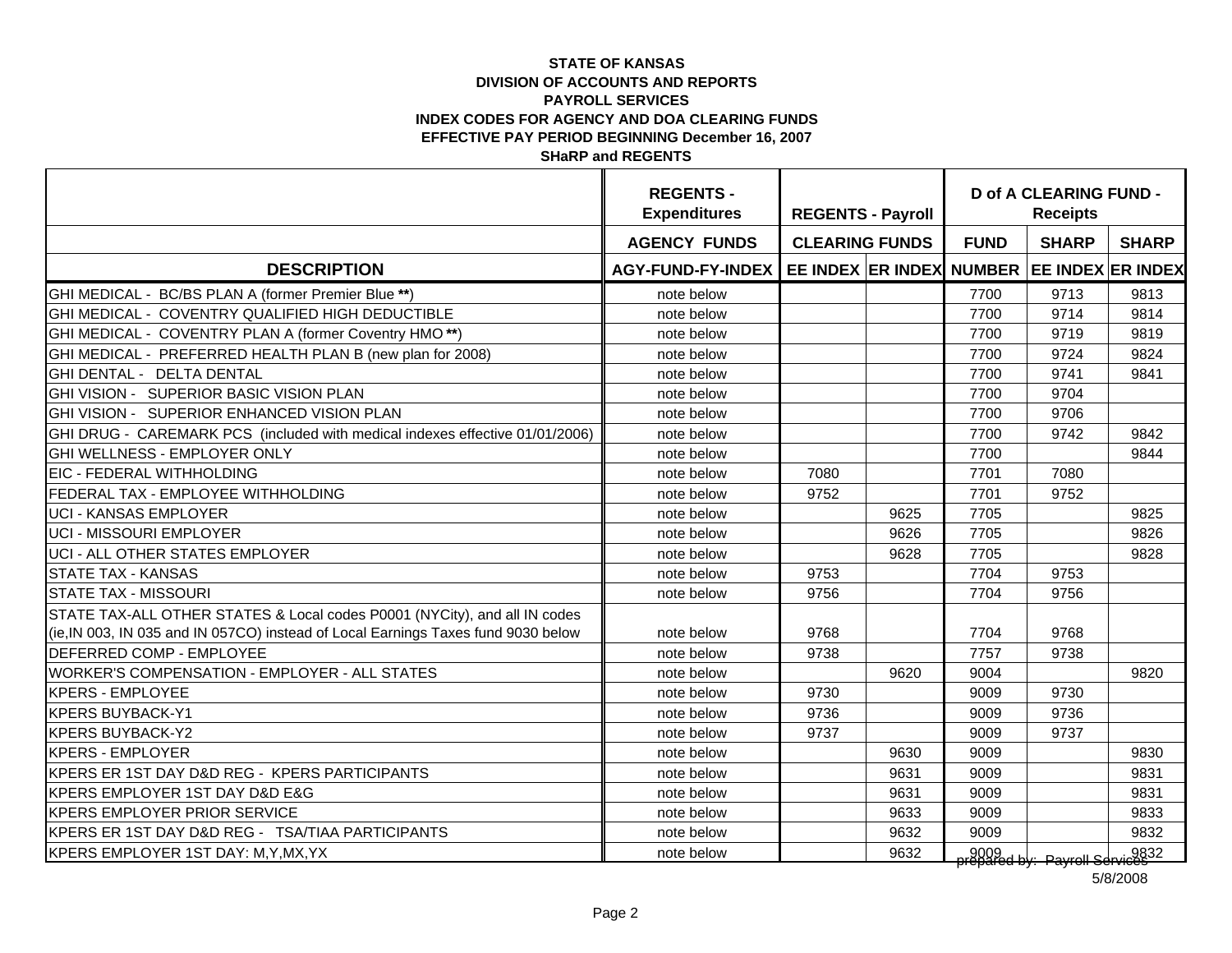|                                                                                   | <b>REGENTS -</b><br><b>Expenditures</b> | <b>REGENTS - Payroll</b>                   |      | <b>D of A CLEARING FUND -</b><br><b>Receipts</b> |              |              |  |
|-----------------------------------------------------------------------------------|-----------------------------------------|--------------------------------------------|------|--------------------------------------------------|--------------|--------------|--|
|                                                                                   | <b>AGENCY FUNDS</b>                     | <b>CLEARING FUNDS</b>                      |      | <b>FUND</b>                                      | <b>SHARP</b> | <b>SHARP</b> |  |
| <b>DESCRIPTION</b>                                                                | AGY-FUND-FY-INDEX                       | EE INDEX ER INDEX NUMBER EE INDEX ER INDEX |      |                                                  |              |              |  |
| LEARNING QUEST - EDUCATION SAVINGS PROG                                           | note below                              | 9762                                       |      | 9014                                             | 9762         |              |  |
| LONG TERM CARE INSURANCE                                                          | note below                              | 9763                                       |      | 9016                                             | 9763         |              |  |
| LOCAL EARNINGS TAXES-All local codes but P0001 (NYCity), and all IN codes (ie, IN |                                         |                                            |      |                                                  |              |              |  |
| 003, IN 035, IN 057CO) that post to State Tax Fund 7704 above                     | note below                              | 9754                                       | 9685 | 9030                                             | 9754         | 9885         |  |
| HEALTH SAVINGS ACCOUNT - EMPLOYEE & EMPLOYER                                      | note below                              | 9764                                       | 9664 | 9051                                             | 9764         | 9864         |  |
| <b>SAVINGS BONDS</b>                                                              | note below                              | 9705                                       |      | 9076                                             | 9705         |              |  |
| <b>OPTIONAL GROUP LIFE</b>                                                        | note below                              | 9701                                       |      | 9083                                             | 9701         |              |  |
| <b>ORGANIZATION DUES</b>                                                          | note below                              | 9710                                       |      | 9084                                             | 9710         |              |  |
| <b>UNITED WAY</b>                                                                 | note below                              | 9715                                       |      | 9094                                             | 9715         |              |  |
| OASDI - EMPLOYEE & EMPLOYER                                                       | note below                              | 9750                                       | 9650 | 9115                                             | 9750         | 9850         |  |
| <b>IMEDICARE - EMPLOYEE &amp; EMPLOYER</b>                                        | note below                              | 9751                                       | 9651 | 9115                                             | 9751         | 9851         |  |
| <b>FLEXIBLE SPENDING HEALTH CARE</b>                                              | note below                              | 9760                                       | 9660 | 9185                                             | 9760         | 9860         |  |
| <b>FLEXIBLE SPENDING DEPEND CARE</b>                                              | note below                              | 9761                                       | 9661 | 9185                                             | 9761         | 9861         |  |
| <b>STATE LEAVE RESERVE ASSESMENT</b>                                              | note below                              |                                            | 9665 | 9200                                             |              | 9865         |  |
| <b>SHaRP</b><br>PARKING - DFM Administered Lots                                   | SHaRP only                              |                                            |      | 9113                                             | 9785         | 9891         |  |
| PARKING - Agency Administered Lots<br><b>SHaRP</b>                                | SHaRP only                              |                                            |      | 9113                                             | 9786         | 9891         |  |
| <b>PARKING</b><br><b>REGENTS</b>                                                  | note below                              | 9769                                       | 9669 | 9113                                             | N/A          | 9892         |  |
| <b>TSA - MANDATORY RETIREMENT</b><br><b>SHaRP</b>                                 | SHaRP only                              |                                            | N/A  | 9205                                             | 9790         | 9890         |  |
| VTSA - VOLUNTARY RETIREMENT<br><b>SHaRP</b>                                       | SHaRP only                              |                                            | N/A  | 9206                                             | 9791         |              |  |